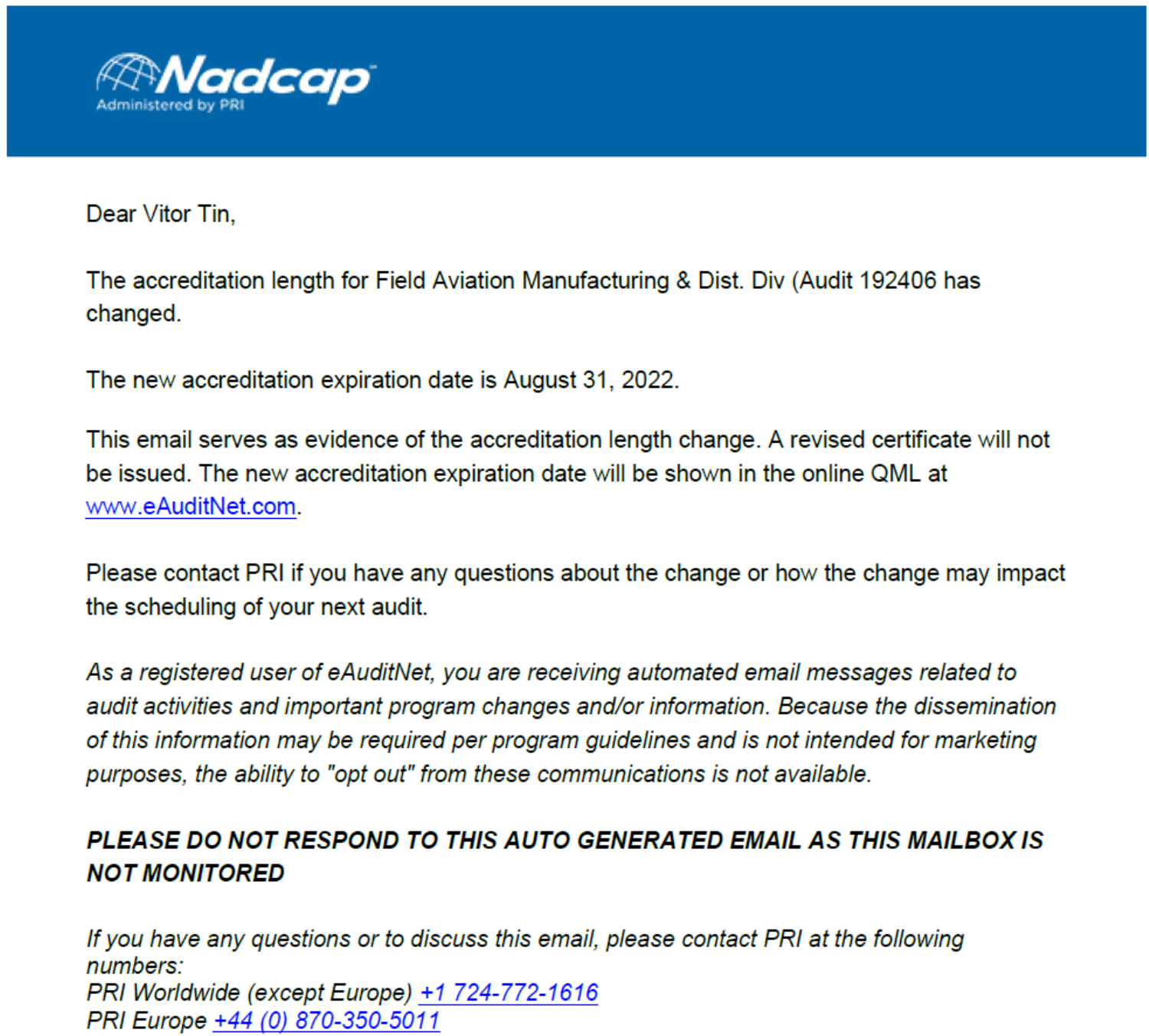

This certificate is granted and awarded by the authority of the Nadcap Management Council to:

# Field Aviation Manufacturing & Dist. Div

Unit # 125, 4300 - 26 Street NECalgary, AB T1Y 7H7Canada

This certificate demonstrates conformance and recognition of accreditation for specific services, as listed in www.eAuditNet.com on the Qualified Manufacturers List (QML), to the revision in effect at thetime of the audit for:

## NonDestructive Testing

Certificate Number: 7756192406Expiration Date: 30 April 2021Accreditation Length: 18 Months

*Merit*

*Merit*

MuhaMp

*Merit*

*Merit*

Michael J. Hayward Vice President and Chief Operating Officer

Performance Review Institute (PRI) | 161 Thorn Hill Road | Warrendale, PA 15086-7527